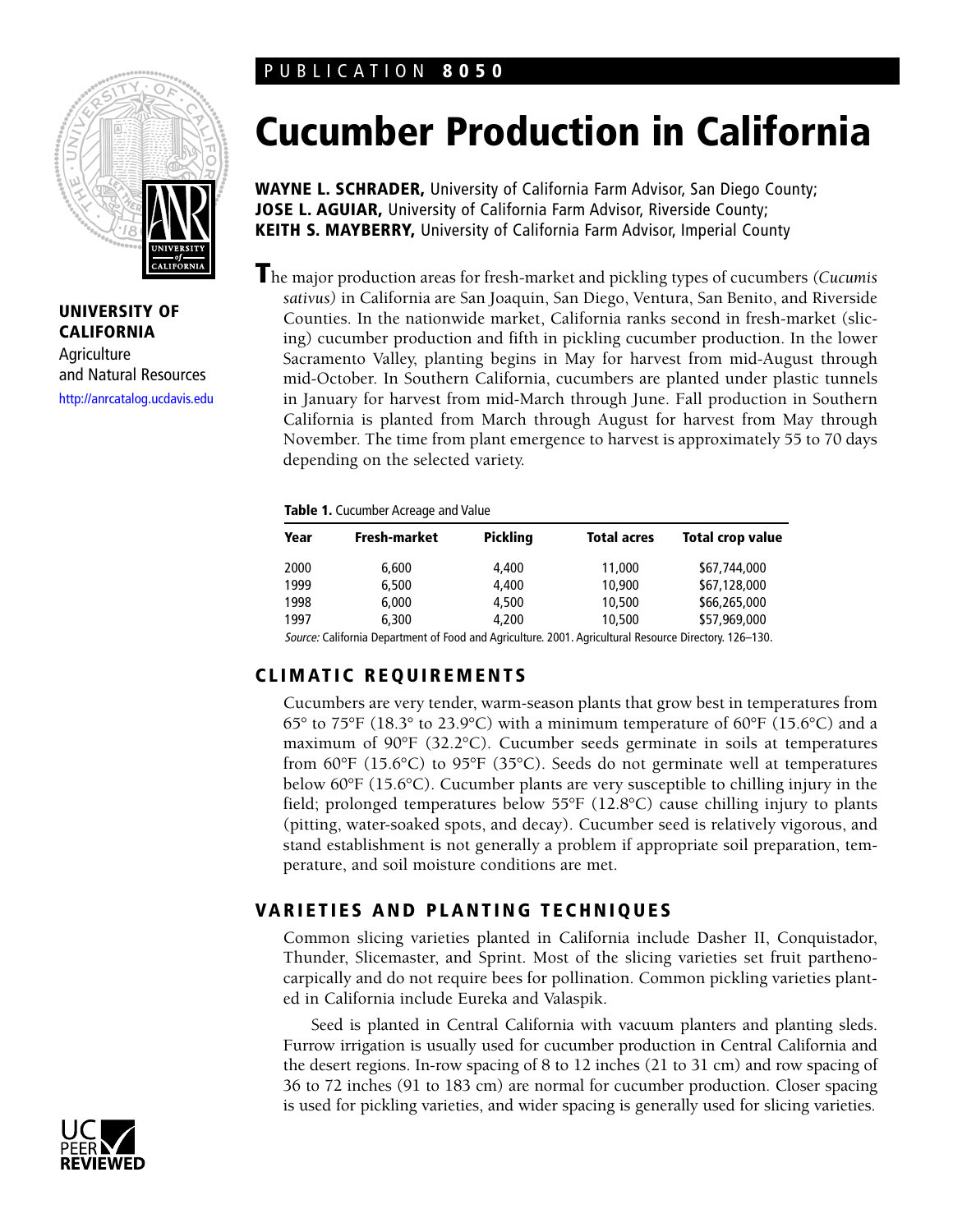In coastal Southern California, cucumbers are generally direct seeded by hand 3 to 5 inches (8 to 13 cm) to the side of drip lines in single rows with 20-inch (51 cm) spacing on 60-inch (152-cm) beds. Approximately 11⁄2 pounds of seed are used per acre (1.68 kg/ha). Some transplanting is done in early spring under plastic tunnels. Vines are often trained to prevent fruit from developing on wet soil. Luxuriant plant growth leads to poor fruit set so it is important to keep plants growing at a steady rate. Internode length should be maintained at about 2 inches (5 cm).

## **ROW COVERS**

Row covers are used for frost protection and to control growing temperatures in fall, winter, and spring production in coastal Southern California.

Air temperature is usually increased by  $6^{\circ}$  to  $20^{\circ}F$  (3.3° to 11.1°C) inside enclosed row covers at midday, depending on the type of tunnel and materials used. Soil temperatures are increased by  $4^{\circ}$  to  $8^{\circ}F(2.4^{\circ}$  to  $4.8^{\circ}C)$  in the daytime to a depth of 3 inches (7.6 cm). Heat is released at night from the soil and held in the tunnel by water that condenses on the inside of the plastic tunnel. Early- and late-season production of warm-season crops allows growers to target more profitable markets.

#### **Tunnel Row Covers**

**Construction.** Installation of tunnels is usually done well in advance of planting to avoid rain delays and to assure planting on the desired date. To avoid wind damage, the two plastic sheets are pinned down at the soil level with the same clothespins that will secure them to the apical wire at planting. Two sheets of plastic are laid 26 to 28 inches (66 to 71 cm) apart down the center of 60-inch (152-cm) rows with 6 to 8 inches (15 to 20 cm) of one edge of each sheet anchored into or covered with soil. A 16- to 18-inch (41- to 46-cm) cover height is created by placing 26-inch (66 cm) stakes every 10 feet  $(3 \text{ m})$  down the center of the bed  $(\text{fig. 1})$ . An apical 16gauge wire is stapled to the top of the stakes and tied to anchor stakes at the end of each row. Support hoops are created to cover an area 26 to 28 inches (66 to 71 cm) wide. This is done by forcing each end of a 70-inch- (178-cm-) long piece of 9-gauge wire into the ground over the apical wire. One hoop is placed at each stake, and two additional hoops are placed equidistant between each pair of stakes. The plastic



sheets are pulled up to cover the hoops forming a tunnel. At the top of the tunnel, the two sheets overlap 3 to 4 inches (8 to 10 cm) and are pinned to the apical wire with strong clothespins (figs. 1 an[d 2\)](#page-2-0). Three or four pins are used between stakes. In windy areas, row covers should be constructed with extra hoops placed around the outside of the

**Figure 1.** Workers construct tunnel row covers to protect cucumbers from low temperatures and wind.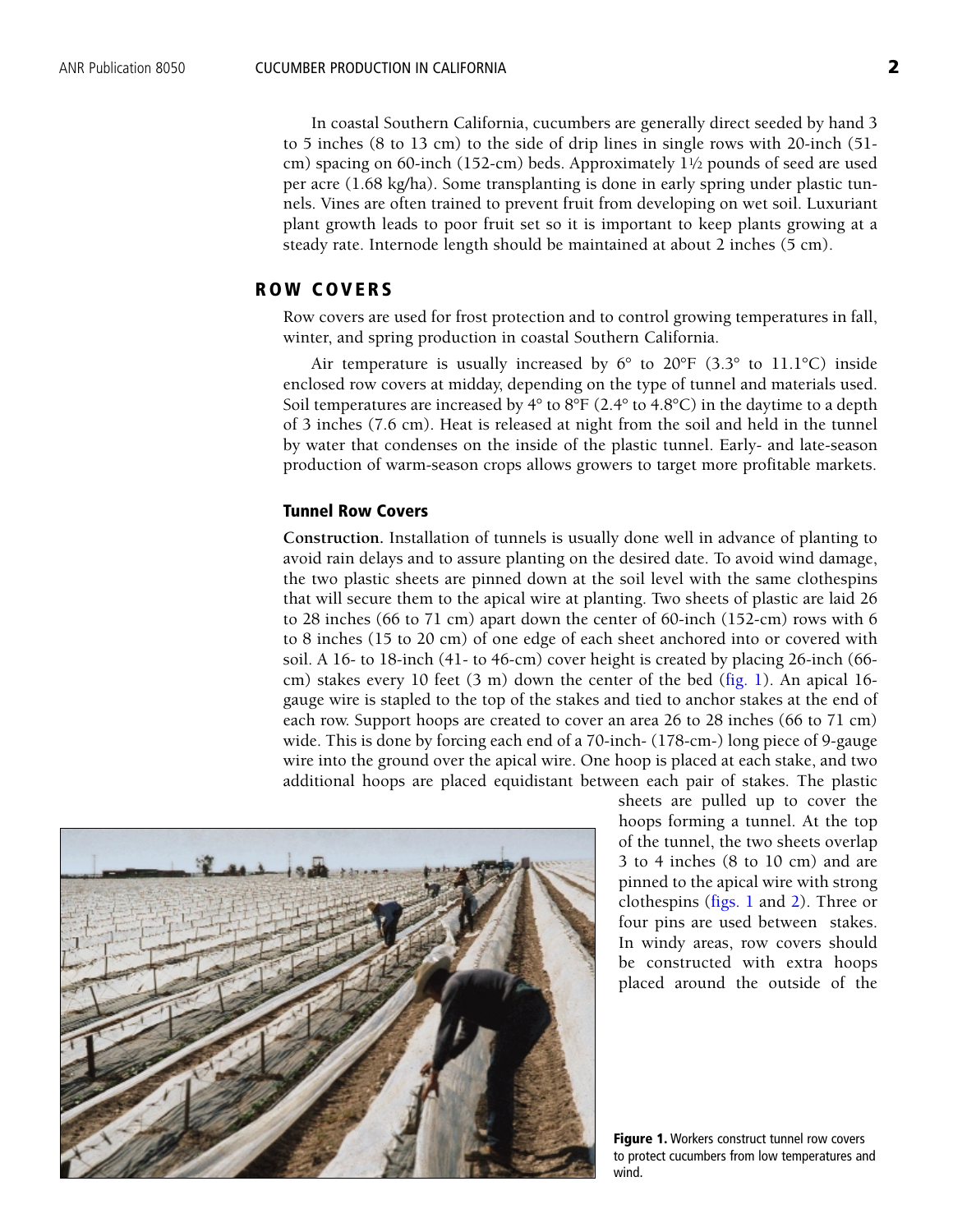<span id="page-2-0"></span>

## **Materials for Rigid Tunnel Row Covers for Cucumbers**

The following materials and equipment are needed to build rigid, two-sided row covers or tunnels:

- plastic laying apparatus
- 1.5 to 3.0 mm clear, plastic sheeting, 36 inches (91 cm) wide with a haze factor of 12 to 20 percent (solid or perforated with 1⁄4-inch (6.5-mm) holes, 3 inches (8 cm) apart
- 9-gauge wire cut in 70-inch (178-cm) lengths
- strong clothespins
- rolls of 16-gauge wire
- heavy-duty stapler gun
- 1-inch-by-1-inch (2.5-by-2.5-cm) in-row stakes (stake height depends on crop)
- 2-inch-by-3-inch (5-by-8-cm) anchor stakes for ends of rows

Note that 60-inch (152-cm) rows require 18,000 feet of plastic sheeting per acre.

**Figure 2.** Completed tunnel row covers.

plastic and over the supporting bottom hoop. This outside hoop keeps the plastic from flapping and tearing in the wind. Where severe winds are a problem, "twistems" are used to secure the top hoop, bottom hoop, and apical wire together. This reinforced construction has weathered even moderately heavy storms.

**Venting and Management.** The two-sheet construction of the tunnel row cover permits the clothespins to be released so that one side of the cover can be dropped down for planting, weeding, pesticide application, or other cultural operations. Venting is accomplished by pinning the top edge of the row cover back to the hoops. For early venting, a 1- to 2-inch (2.5- to 5-cm) triangular opening can be made at each hoop and this top space widened as the plant grows or as seasonal spring tem-

peratures increase. Where row ends face into the wind or tunnels are on a slope, the tunnel ends can be opened for venting. Later in the season both sides of the plastic are moved down the wire hoops until the entire row cover is open at the top. Most row covers are constructed using one or two perforated plastic sheets. This provides built-in venting that allows firmer plant growth and avoids excessive midday temperatures.

Cucumbers are more tender than tomatoes or peppers. Venting should not start until 50 to 70 days after seeding. Plants should fill most of the inside of the tunnels before venting begins. The small, triangular vents described above are opened at each hoop a few days before the first harvest. At the completion of the second harvest, both sheets are lowered 3 to 6 inches (8 to 15 cm) on the hoops. After three to four harvests are completed, the plastic tunnel is converted into a double windbreak by placing the hoops sideways along the sides of the rows and securing the plastic to them. These windbreaks protect the plants from foot traffic as well as wind and are left up until harvesting ends.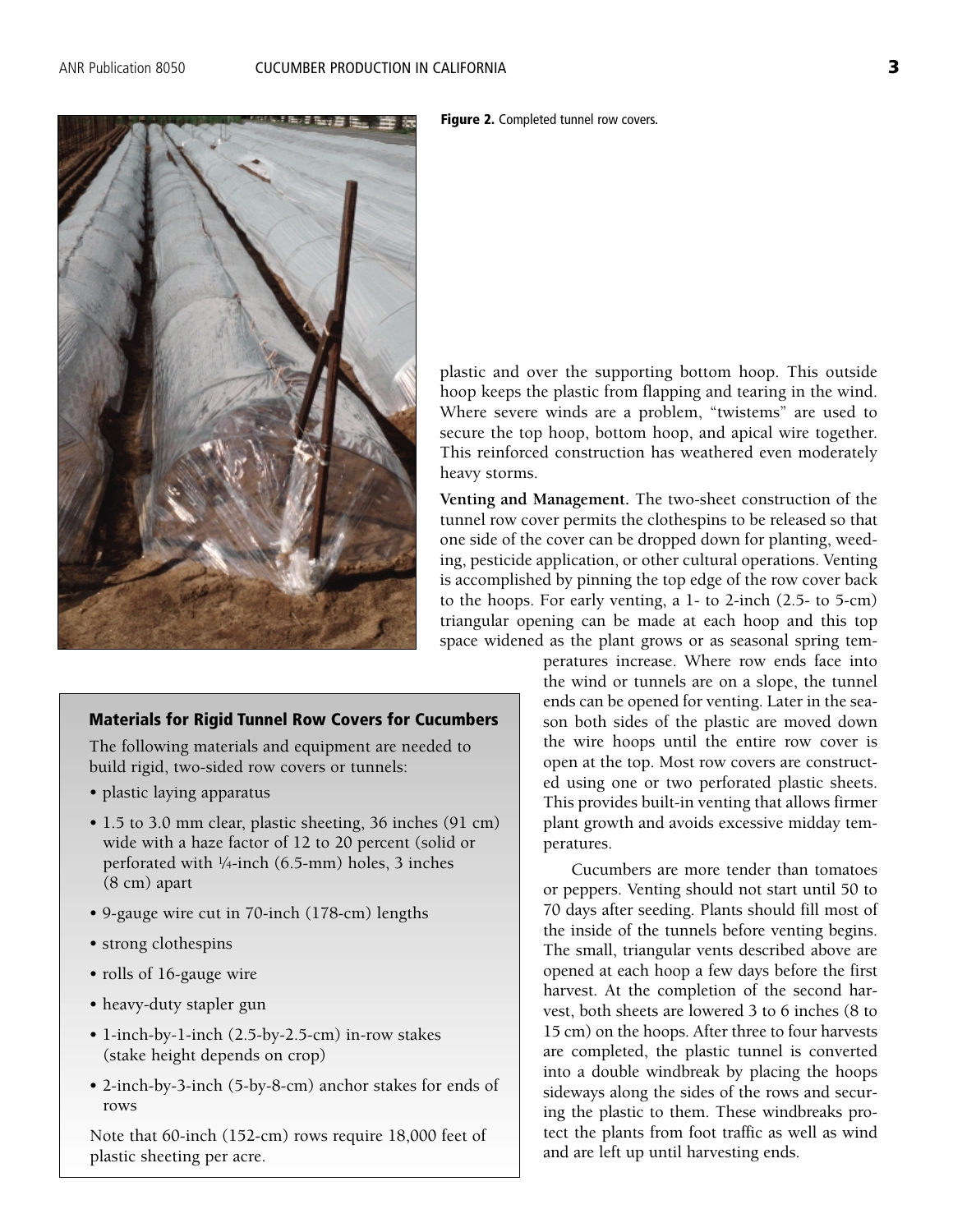**Irrigation and Frost Protection.** All commercially grown cucumbers in coastal Southern California are produced using tunnel row covers and are currently drip irrigated. A small furrow is usually made near the drip line inside the tunnel to channel away excess moisture during rain. This small furrow helps prevent wash outs of tunnel sides.

Plastic row covers alone generally give little frost protection. When row covers are combined with drip irrigation, however, another level of protection is obtained. Running the drip irrigation system during cold weather releases heat in the tunnel and protects plants.

#### **Floating Row Covers**

Floating row covers are one-piece, loose-weave, bonded fabric without supporting hoops or stakes. They "float" or rest on top of the crop as it grows. Floating covers reduce labor costs for installation and venting by about 80 percent but do not provide the same level of temperature protection as tunnel row covers. Clear, plastic material generally provides more temperature protection (from 2° to 3°F [1.2° to 1.7°C] warmer) than bonded fabrics. With moderate weather and sunny days, there is little difference between bonded materials and clear, poly covers. If the weather is cool, however, clear plastic has the advantage.

Row cover materials vary in how well they transmit light and heat energy to the soil and maintain nighttime temperatures that are higher than the ambient temperature. All row covers increase daytime temperatures. However, bonded fabrics allow about 10 percent less light energy to reach the soil than clear, plastic covers. Polyethylene allows more heat radiation to escape at night than does polypropylene. Porous, bonded materials also transfer heat out of row covers by air mixing. This is probably why these materials appear to be less effective under windy conditions.

#### **Cost of Row Covers**

The cost of row covers varies depending on the efficiency of the installation crews, the type of material selected, and the price per pound of the material. The approximate cost for tunnel row covers, including labor, is \$1,000 per acre (\$405/ha) (1.5 mil, standard tunnel on 60-inch [152-cm] beds).

#### **MULCHES**

Soil mulches are commonly used to modify soil temperatures, control weeds, conserve water, protect fruit from soil moisture, protect plants from insects, and control erosion. The color and clarity of the mulch dictates how it affects soil temperatures. Table 2 shows the effects of different mulches on soil temperatures during night and day.

**Table 2.** Effects of Different Mulches on Soil Temperatures

| Mulch color | <b>Nighttime effect on soil</b> | Daytime effect on soil |
|-------------|---------------------------------|------------------------|
| clear       | warms                           | warms                  |
| black       | warms                           | no effect              |
| white       | warms                           | cools                  |
| aluminum    | warms                           | cools                  |

In addition to affecting soil temperature, opaque mulches control weed growth. Black mulches become hot and may burn fruit that touches them during the day. Aluminum mulches are also used to disrupt aphid flights and decrease the chances of aphid-transmitted diseases. All mulches help conserve soil moisture and control soil erosion.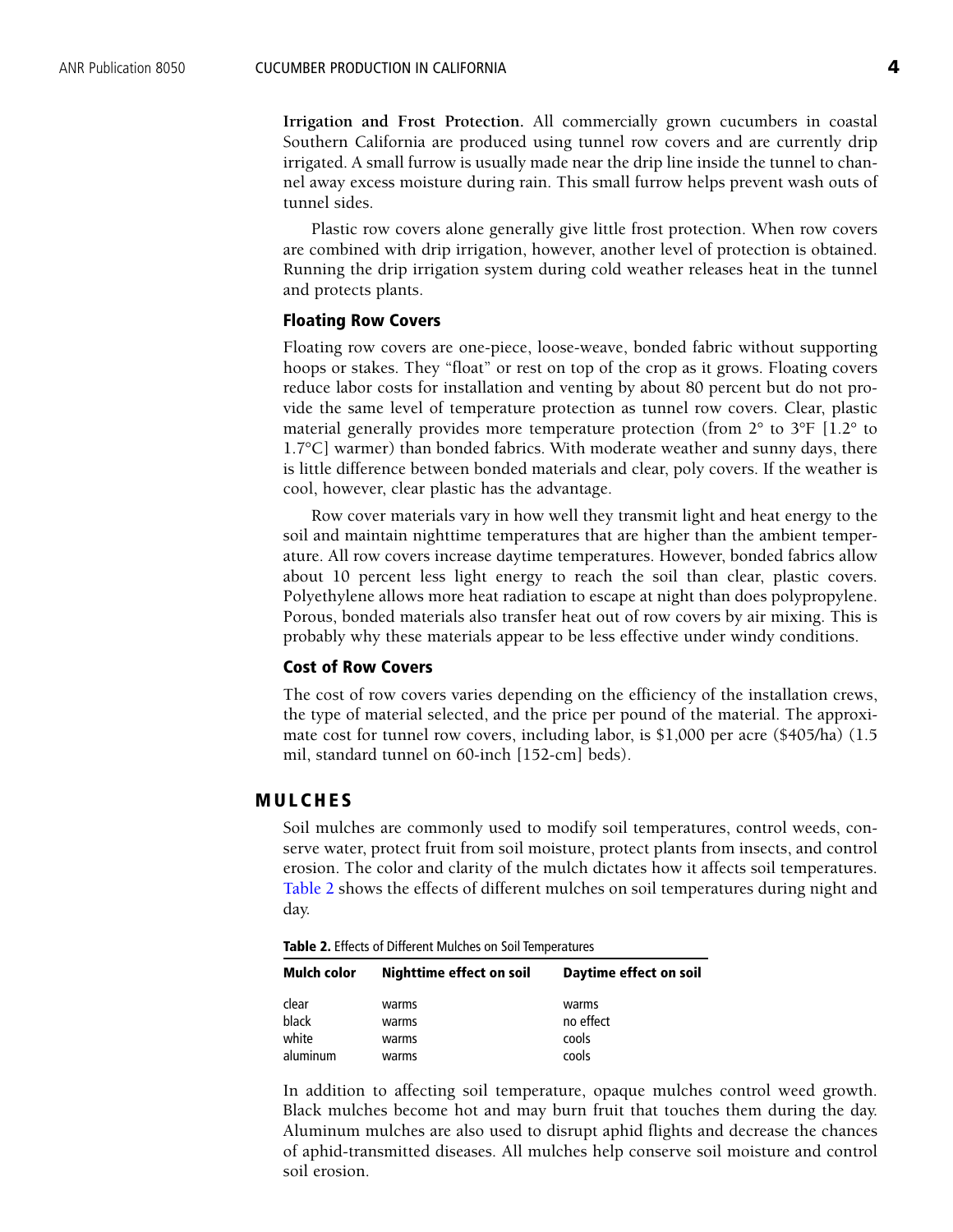#### **Cost of Mulch**

The cost of mulches varies depending on the skill of installation crews, type of material selected, and price per pound of the material. The approximate cost for mulch, including labor, is \$450 per acre (\$182/ha) (1.5 mil, 4-ft [122-cm] wide plastic on 60-inch [152-cm] beds).

## **SOILS**

Cucumbers are planted on a wide variety of soils. Lighter soils are usually selected for earlier maturing fields. Cucumbers are a deep-rooted crop that grows best on deep, fertile, well-drained soils. Very light soils that have excessive drainage and poor moisture-holding potential should be avoided. Cucumbers are fairly salt tolerant. Research has shown yield reduction of 10 percent starting at 3 dS/m (ECe in mmho/cm @ 25°C). Composted green waste or manure can be added to soils before planting to increase water-holding capacity and to supply nutrients to the crop.

## **IRRIGATION**

Cucumbers require frequent irrigation during the growing period. Too little soil moisture, particularly when fruit is filling, can cause poorly shaped and curved cucumbers. Fields should be maintained at or near field capacity to avoid plant stress and to keep plants growing at a constant rate. The use of tensiometers to monitor soil moisture and leaching is recommended.

**Table 3.** Tensiometer readings vs. available soil moisture

|      | Tensiometer reading (cb) at |               |               |  |  |
|------|-----------------------------|---------------|---------------|--|--|
|      | field capacity              | 20% depletion | 40% depletion |  |  |
| sand | $10 - 15$                   | $20 - 25$     | $30 - 35$     |  |  |
| loam | $15 - 20$                   | $25 - 30$     | $35 - 40$     |  |  |

#### **FERTILIZING**

Research indicates that fertilizer rates of 80 to 150 pounds per acre (90 to 168 kg/ha) of nitrogen, 50 to 200 pounds per acre (56 to 224 kg/ha) of phosphorous, and 0 to 200 pounds per acre (0 to 224 kg/ha) of potassium are adequate for maximum yields, depending on soil type and nutrient carryover. Slicing cucumber growers in Southern California typically apply 300 pounds per acre (336 kg/ha) or more of nitrogen and 150 pounds per acre (168 kg/ha) each of phosphorous and potassium through a drip system during the growing season. Growers generally apply approximately 60 pounds per acre (67 kg/ha) of nitrogen per month during periods of rapid growth and harvesting.

Growers should take annual soil samples to establish the nutrient status of their soils. This helps in determining the amount of nutrients that need to be applied during each cropping cycle. Growers should periodically perform tissue analyses during the season to evaluate the nutrient status of the plants in order to make effective corrections to the fertilization program over time. Accurate, timely, and usable information about soil properties, residual nutrients, and plant nutrition is essential to making fertilizer management decisions that will assure the highest yields and crop quality. A regular program of properly obtained and analyzed soil and plant tissue samples, and accurate record keeping on a field-by-field basis is necessary for effective fertilization program planning and control.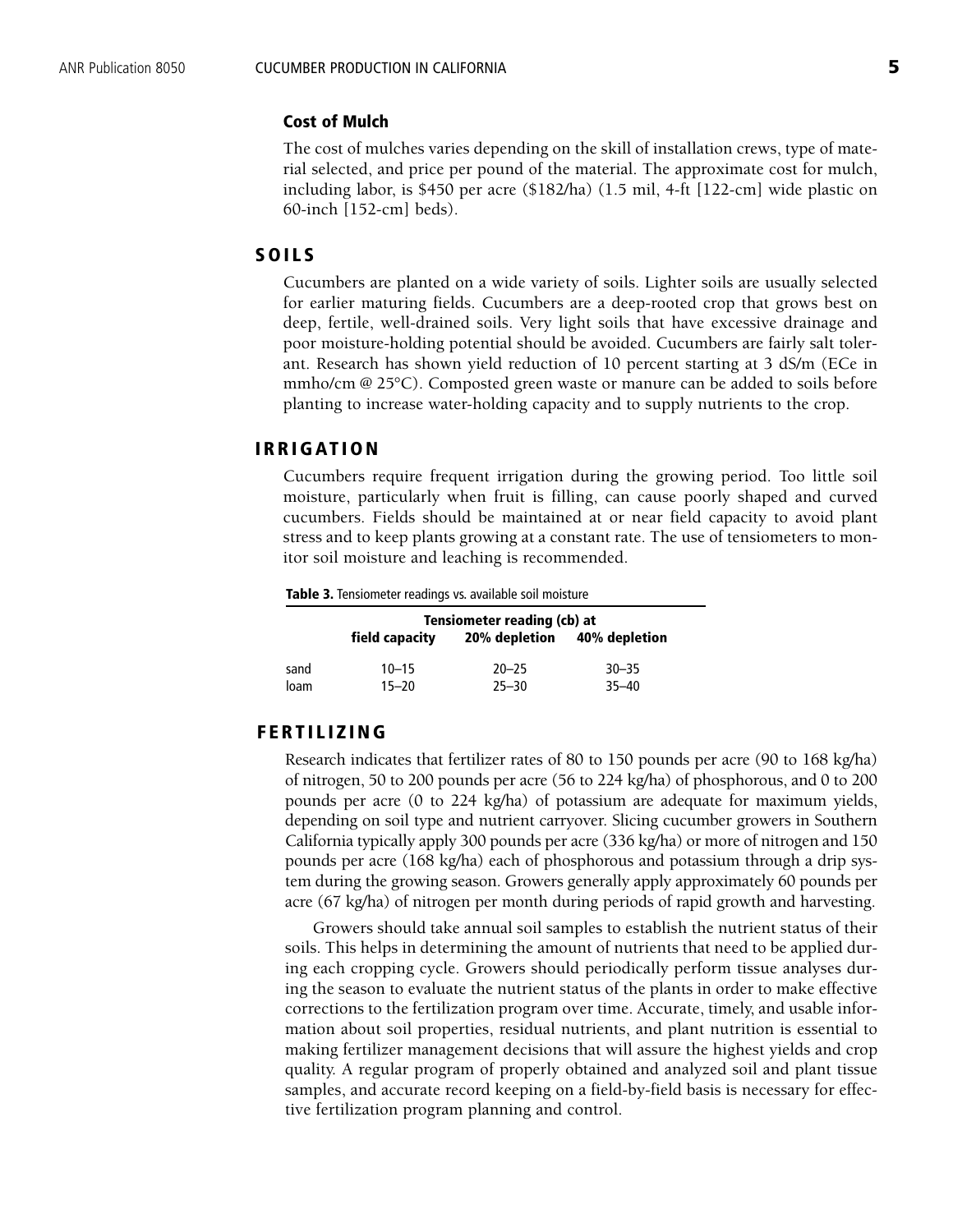# **INTEGRATED PEST MANAGEMENT**

Detailed information about IPM for cucumbers is available on the UC IPM website at <http://www.ipm.ucdavis.edu> (see *UC IPM Pest Management Guidelines*, DANR Communication Services Publication 3339). Herbicides, insecticides, and fungicides should always be used in compliance with label instructions.

#### **Disease Identification and Management**

Damping-off (seedling mortality caused by *Phytophthora*, *Fusarium, Pythium,* or *Rhizoctonia* fungi) can be a problem in cool, moist soils. Proper irrigation and the prevention of plant stress can minimize these diseases.

Two major foliar diseases affecting cucumber are downy mildew *(Pseudoperonospora cubensis)* and powdery mildew *(Erysiphe cichoracearum, Sphaerotheca fuliginea).* Infections of these diseases can be distinguished by the location of the symptoms. Downy mildew develops on the underside of the leaf, and powdery mildew develops on the topside of the leaf surface. It is important to use resistant varieties and preventive fungicide sprays, as well as maintain good weed control since powdery mildew also infects many weed species.

Angular leaf spot *(Pseudomonas syringae* pv*. lachrymans)* symptoms can appear as water-soaked lesions on the underside of leaves. Infected spots fall out, leaving angular holes. This disease is seedborne. Fungicide sprays are helpful at the first sign of angular leaf spot symptoms. Scab *(Cladosporium cucumerinum)* can infect leaves and fruit. On leaves, it begins as "water-soaked" spots that progress into angular or circular necrotic lesions. Affected fruit have large, sunken lesions with "watersoaked" margins. Scabs may ooze sap. Alternaria leaf spot *(Alternaria cucumerina)* can cause leaf and fruit spots. Target leaf spot *(Corynespora cassiicoloa)* also causes severe leaf spot on cucumbers. Affected fruit are unmarketable. Target leaf spot is more common in tropical and subtropical areas. A preventive fungicide spray program is required to control this disease.

There are several viruses that can infect cucumbers. Plants infected with the cucumber mosaic virus (CMV) do not produce much fruit. Many cucumber varieties are resistant to CMV, but they are not immune. Other common viruses that affect cucumbers are squash mosaic virus (SqMV), watermelon mosaic (WMVII), papaya ring spot (PRSV-W), zucchini yellow mosaic (ZYMV). SqMV is transmitted by cucumber beetles, and the others by several aphid species. Chemical control of viruses is difficult. Treating for insects may minimize in-field virus spread but does not stop the spread of virus diseases by migratory aphids. Maintaining healthy and vigorous plants seems to be the best strategy of control for these viral diseases.

Root knot nematodes *(Meloidogyne incognita)* are common to all cucurbits and many other crop species. Plants appear stunted and off color even though adequate nutrition is provided. When infected plants are pulled up, roots are found to be knotted and swollen with growths that may result in a matted root system in severe cases. Crop rotations with a nonsusceptible crop are important. Alternate plantings of a trap crop to limit nematode reproduction may be effective. Soil fumigation is also effective, but expensive.

Verticillium wilt *(Verticillium dahliae* and *V. albo-atrum)* is a vascular wilt disease that infects cucumber plants through the roots. Initial symptoms include leaf wilting and yellowing. Vascular tissue appears brownish in cross section. Plants eventually collapse. This fungus survives in infected fields for several years. Crop rotation, soil sterilization, and soil solarization are the only effective controls.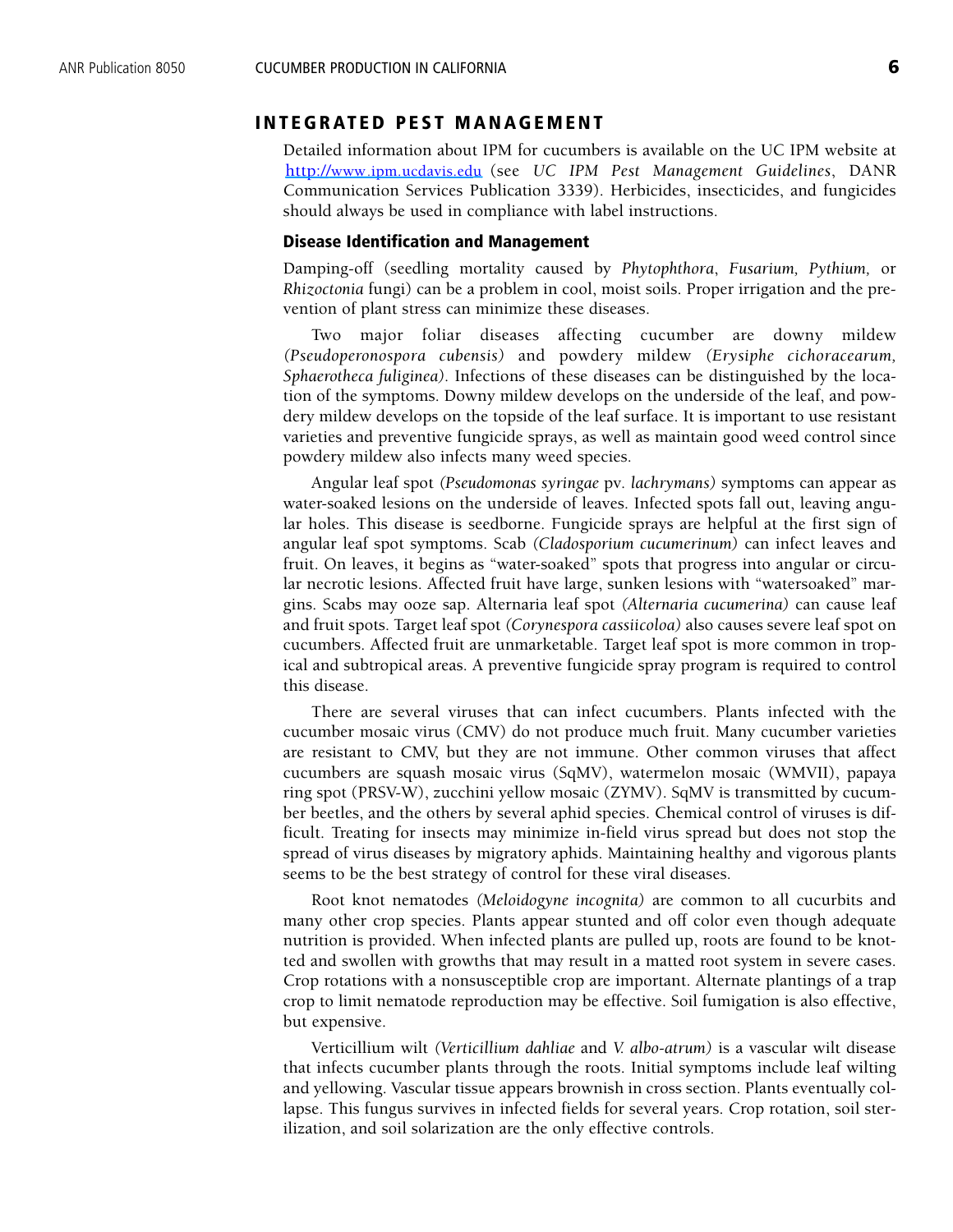Fusarium wilt *(Fusarium oxysporum* f. sp. *cucumerinum)* is another serious soilborne problem in cucumber plantings. This disease may be expressed as damping-off of young seedlings or as rapid wilting and vine decline in mature plants as they encounter stress. A yellow or brown discoloration may occur in the water conducting tissue when the stem is cut in cross section. Race-specific resistance is widely available in commercial seed lines. Use disease resistant varieties. Fungus may survive in infected fields for many years and may be spread from field to field by farm equipment.

## **HARVESTING**

Slicing cucumbers are hand harvested one to three times per week depending on weather and stage of growth. Pickling cucumbers are generally harvested more frequently, especially when production is for the smallest Gherkin type of pickling cucumber. The smallest Gherkins are harvested daily or every other day depending on the weather and stage of growth.

## **POSTHARVEST HANDLING**

Cucumbers are inspected in the field for mechanical damage, disease, and cosmetic defects. Unmarketable cucumbers are pulled off the plants and left to be disced into the soil after harvest is completed. Marketable cucumbers are sorted by size and quality and packed in fiberboard cartons. Size classifications represent the number of cucumbers packed in the standard carton. Fruit is generally graded and sized in sheds and packed by counts of 30, 32, 36, 40, 42, or 46 per fiberboard carton. Box weights average about 25 to 30 pounds (11.4 to 13.6 kg). Yields of 2,000 to 3,000 cartons per acre (4,940 to 7,410 cartons/ha) (25 to 40 tons/acre [56,000 to 89,600 kg/ha]) in coastal Southern California are considered good. Yields of 3,000 to 4,000 cartons per acre (7,410 to 9,880 cartons/ha) (40 to 50 tons/acre [89,600 to 112,000 kg/ha]) have occasionally been achieved from spring fields.

Slicing cucumbers can be stored for 10 to 14 days at temperatures between 50° and 55°F (10° and 12.8°C) and 85 to 90 percent relative humidity. Cucumbers are sensitive to ethylene and should not be stored with other produce that generate ethylene.

#### **MARKETING**

Cucumber prices are high in the winter months when supplies are low. Mexico meets most of the U. S. demand during winter, and prices tend to drop in the summer months when U. S. production is highest. For more information about market price fluctuations, visit the University of Florida's Market Information System at [http://mis.ifas.ufl.edu/~market/market.html.](http://mis.ifas.ufl.edu/~market/market.html)